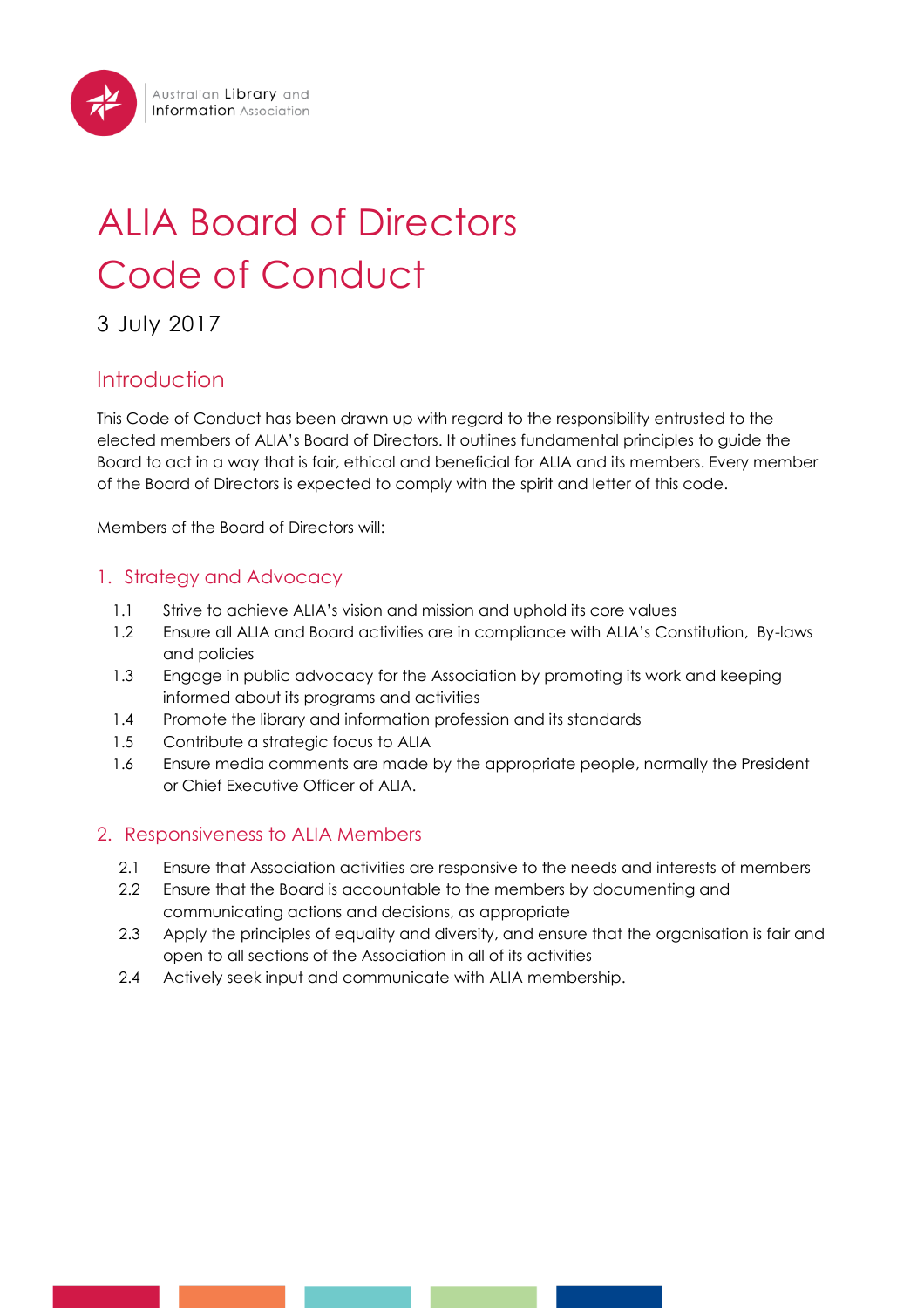### 3. Integrity

- 3.1. Act with honesty, fairness and openness in all dealings as representatives of the Association
- 3.2. Maintain a professional level of courtesy, respect, and objectivity in all ALIA activities
- 3.3. Uphold , and assist other ALIA members of the Board in upholding, the highest standards of professional conduct
- 3.4. Conduct themselves in a manner which does not damage or undermine the reputation of ALIA or its staff, avoiding actual impropriety and any appearance of improper behaviour
- 3.5. Disclose any instance of fraud, corruption or maladministration on the Board or within ALIA.

### 4. Conflicts of Interest

- 4.1. Exercise the powers vested in them as Board Members for the good of all members of ALIA rather than to secure any benefit or advantage to the Board member, family or business connection
- 4.2. Disclose conflicts of interest promptly or if the appearance thereof arises
- 4.3. Avoid accepting gifts and hospitality that might reasonably be thought to influence their judgement.

#### 5. Confidentiality

- 5.1. Respect the appropriate confidentiality of the content of Board papers, discussions, decisions and related correspondence, noting that open consultation is important for the Board's decision making and engagement with all members
- 5.2. Make only proper use of information acquired as a Director.

#### 6. Accountability and responsible stewardship

- 6.1. Ensure that ALIA is compliant with the Corporations Act and other relevant legislation
- 6.2. Act prudently and with probity to protect all financial assets and resources of the organisation, and ensure that they are used to deliver the organisation's objectives
- 6.3. Maintain and review a risk register for the organisation, and take identified actions to mitigate risks.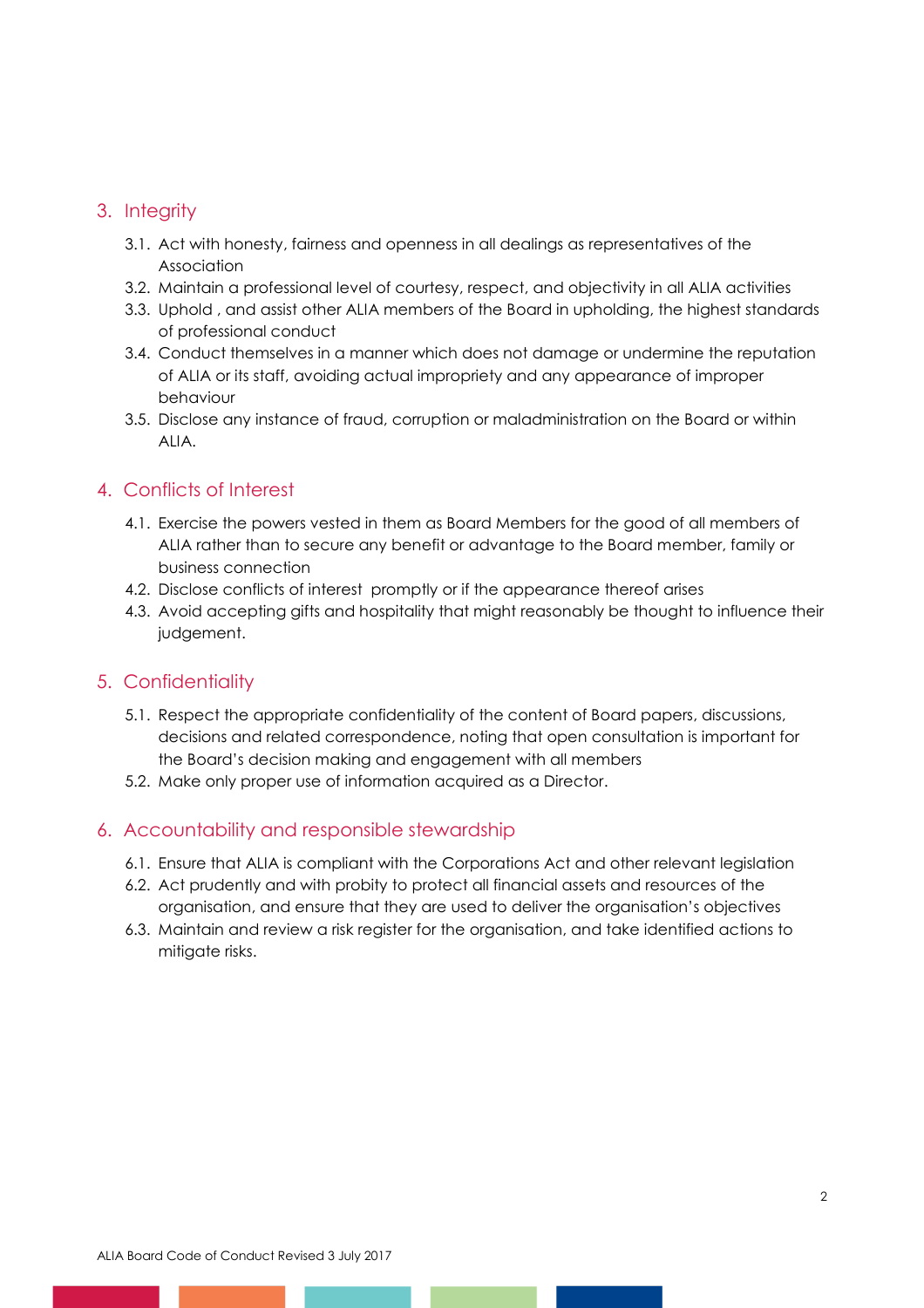## 7. Effective Board performance

- 7.1. Ensure co-operation of all Board members to manage the Board's own operations
- 7.2. Strive to attend all Board meetings and contribute to productive meetings by ensuring they are prepared
- 7.3. Make informed decisions and give due consideration to differing points of view on the Board and amongst members
- 7.4. Accept and support the decision of the majority
- 7.5. Work co-operatively with the ALIA House staff and State and Territory Managers, recognising their role and responsibilities
- 7.6. Participate in the Board's performance appraisal, renewal and succession planning.

#### 8. Gifts

- 8.1. At times Directors will receive gifts, both physical gifts and gifts in kind such as free travel or attendance at functions or conferences. Physical gifts with a value of \$100 or greater should be declared to ALIA and forwarded to ALIA House for storage
- 8.2. "In kind" gifts, such as travel, should be mentioned at the next available Board meeting and be recorded as being provided to the Board member.

#### 9. Dispute resolution

- 9.1. Contentious matters between individual Board members will be acknowledged and there will be determined endeavours undertaken to resolve any disputed matters or conflicts through direct discussions and negotiations, with an emphasis upon good will and the identification of mutually amicable solutions
- 9.2. Board members have a responsibility to try every avenue possible to resolve such disputes
- 9.3. The President should be involved as soon as practically possible after a Board member is aware that they are in dispute with another Board member, and the President should facilitate discussion between the parties in dispute
- 9.4. If any disputed matter or conflict cannot be resolved through the application of internal organisational resources in the first instance, the parties will seek to resolve the matter through independent mediation. The President will call upon the Chief Executive Officer to provide or arrange such assistance
- 9.5. If, after these avenues have been explored, the parties cannot reach agreement, the Board will make a determination that is binding on all parties.

Endorsed at ALIA Board meeting on 3 July 2017

The Code of Conduct shall be reviewed every four years.